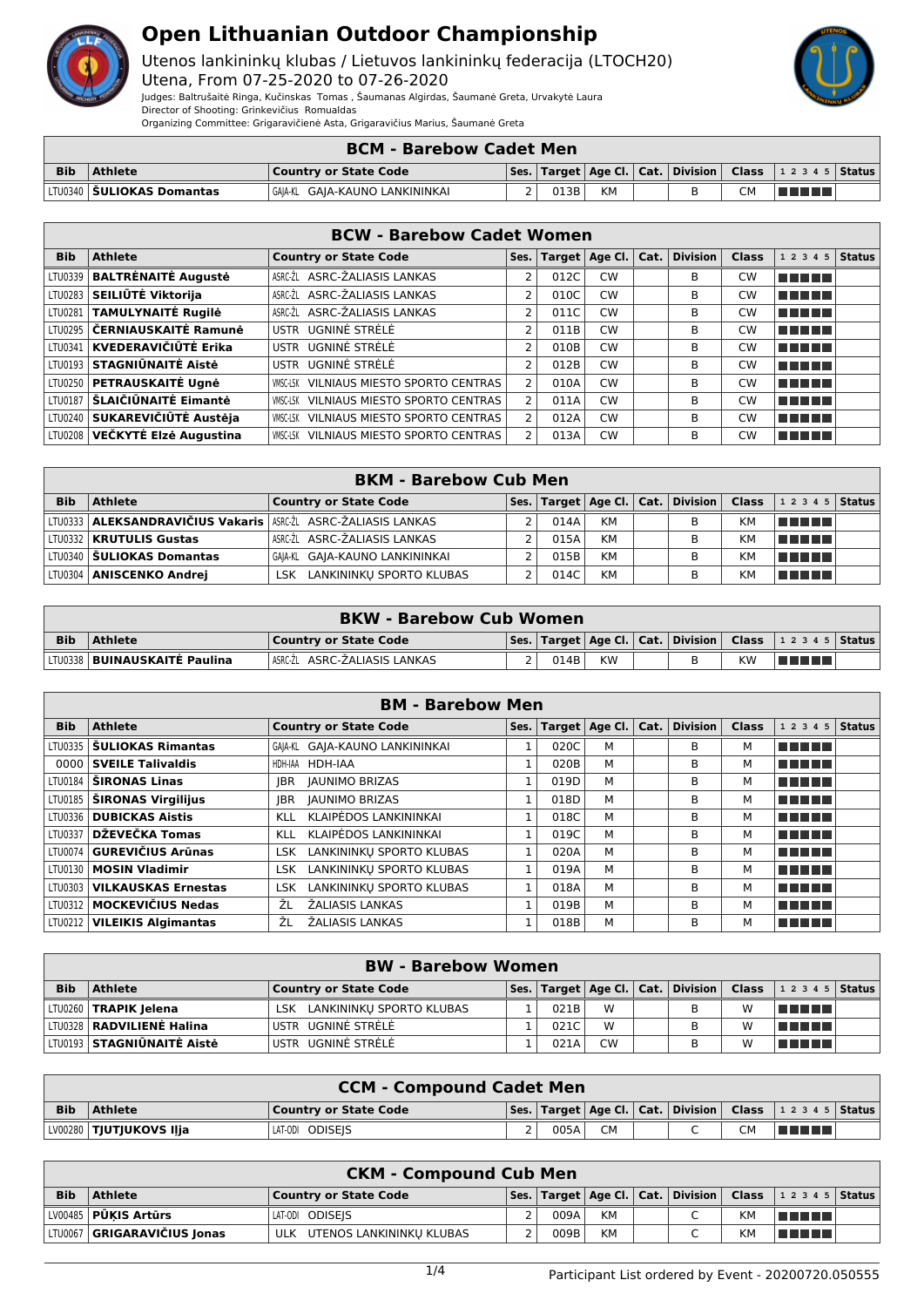

Judges: Baltrušaitė Ringa, Kučinskas Tomas , Šaumanas Algirdas, Šaumanė Greta, Urvakytė Laura

Utenos lankininkų klubas / Lietuvos lankininkų federacija (LTOCH20) Utena, From 07-25-2020 to 07-26-2020



Director of Shooting: Grinkevičius Romualdas Organizing Committee: Grigaravičienė Asta, Grigaravičius Marius, Šaumanė Greta

|            |                             | <b>CM - Compound Men</b>               |              |      |                        |                      |                 |              |                       |               |
|------------|-----------------------------|----------------------------------------|--------------|------|------------------------|----------------------|-----------------|--------------|-----------------------|---------------|
| <b>Bib</b> | <b>Athlete</b>              | <b>Country or State Code</b>           | Ses.         |      | Target $ $ Age Cl. $ $ | $\vert$ Cat. $\vert$ | <b>Division</b> | <b>Class</b> | 12345                 | <b>Status</b> |
| LTU0013    | <b>BARANAUSKAS Rolandas</b> | A-ŽL ALYTUPIS-ŽALIASIS LANKAS          | $\mathbf{1}$ | 016A | м                      |                      | C               | M            | MA MARIT              |               |
|            |                             | ŽL<br>ŽALIASIS LANKAS                  |              |      |                        |                      |                 |              | nn i<br>a port        |               |
| LTU0211    | <b>VENGELIS Linas</b>       | ALYTUPIS-ŽALIASIS LANKAS<br>A-ŽI       | $\mathbf{1}$ | 014B | м                      |                      | C               | М            | n nan                 |               |
|            |                             | ŽALIASIS LANKAS<br>ŽL                  |              |      |                        |                      |                 |              | MA HIT                |               |
| LTU0034    | <b>BUTKUS Edmundas</b>      | AŠ<br>AUKSINIS ŠAULYS                  | $\mathbf{1}$ | 017A | М                      |                      | C               | м            | n din bir             |               |
| LTU0090    | <b>KARPAVIČIUS Žydrūnas</b> | KAUNO SPORTO ASOCIACIJA<br><b>KSA</b>  | $\mathbf{1}$ | 015B | М                      |                      | Ċ               | М            | TI TITLE<br>1 H H     |               |
| LTU0154    | <b>PRAPUOLENIS Arvydas</b>  | KAUNO SPORTO ASOCIACIJA<br><b>KSA</b>  | $\mathbf{1}$ | 016B | М                      |                      | C               | M            | ma matsa              |               |
| LV00179    | <b>FRANCS Vadims</b>        | LAT-AIM<br><b>AIM ARCHERY</b>          | $\mathbf{1}$ | 015D | М                      |                      | C               | M            | n nan                 |               |
|            |                             | LV<br>LV                               |              |      |                        |                      |                 |              | nn i<br>T T           |               |
| LV00443    | <b>ŠILOVS Edgars</b>        | <b>AIM ARCHERY</b><br>LAT-AIM          | $\mathbf{1}$ | 013D | М                      |                      | C               | м            | <b>RICHTING</b>       |               |
|            |                             | LV<br>LV                               |              |      |                        |                      |                 |              | nn an L               |               |
| LV00080    | LIEPA Krišjānis             | LAT-AMA<br><b>AMAZONES</b>             | $\mathbf{1}$ | 013B | М                      |                      | C               | м            | <u>o El Fifor</u>     |               |
|            |                             | LV<br>LV                               |              |      |                        |                      |                 |              | nn ni                 |               |
| LV00450    | <b>TITOVS Aleksandrs</b>    | <b>ODISEJS</b><br>LAT-ODI              | $\mathbf{1}$ | 016D | м                      |                      | C               | M            | UN DE L               |               |
|            |                             | LV<br>LV                               |              |      |                        |                      |                 |              | <b>FIFTE THE</b>      |               |
| LTU0302    | <b>ANISCENKO Aleksandr</b>  | LANKININKŲ SPORTO KLUBAS<br><b>LSK</b> | $\mathbf{1}$ | 015C | М                      |                      | C               | М            | T Tim<br>a katika Ing |               |
| LTU0111    | <b>LIEKIS Tomas</b>         | LANKININKŲ SPORTO KLUBAS<br><b>LSK</b> | $\mathbf{1}$ | 013C | М                      |                      | C               | м            |                       |               |
| LTU0168    | ŠAKAUSKAS Vladas            | LANKININKŲ SPORTO KLUBAS<br><b>LSK</b> | $\mathbf{1}$ | 014C | М                      |                      | C               | М            | n din bir             |               |
| LTU0229    | GUDŽIŪNAS Gražvydas         | UTENOS LANKININKU KLUBAS<br><b>ULK</b> | $\mathbf{1}$ | 014A | М                      |                      | C               | М            | T FITTER              |               |
| LTU0301    | <b>KOSTECKAS Justinas</b>   | UTENOS LANKININKŲ KLUBAS<br><b>ULK</b> | 1            | 013A | М                      |                      | C               | M            | .                     |               |
| LTU0225    | <b>ŠAUMANAS Algirdas</b>    | ULK UTENOS LANKININKU KLUBAS           | $\mathbf{1}$ | 015A | М                      |                      | Ċ               | м            | an an a<br>. .        |               |

|            |                                          | <b>CW - Compound Women</b>             |      |   |   |   |                                                                      |  |
|------------|------------------------------------------|----------------------------------------|------|---|---|---|----------------------------------------------------------------------|--|
| <b>Bib</b> | <b>Athlete</b>                           | <b>Country or State Code</b>           |      |   |   |   | Ses. Target   Age Cl.   Cat.   Division   Class   1 2 3 4 5   Status |  |
|            | LV00527   KARĒLE Aleksandra              | LAT-ODI ODISEIS                        | 017D | W | ┌ | W | <u> I Libit </u>                                                     |  |
|            |                                          | <b>LV</b><br>LV                        |      |   |   |   | TE ELLE                                                              |  |
|            | LTU0271   ANTANAITYTĖ - GARŠKIENĖ Jolita | LSK LANKININKU SPORTO KLUBAS           | 017B | W |   | w | TE E E E                                                             |  |
|            | LTU0224 <b>  ŠAUMANĖ Greta</b>           | UTENOS LANKININKU KLUBAS<br><b>ULK</b> | 017C | W | ┌ | w | uman k                                                               |  |

|            | <b>LKM - Longbow and Traditional Cub Men</b> |                              |  |      |           |  |  |           |                                                                               |  |  |  |  |
|------------|----------------------------------------------|------------------------------|--|------|-----------|--|--|-----------|-------------------------------------------------------------------------------|--|--|--|--|
| <b>Bib</b> | <b>Athlete</b>                               | <b>Country or State Code</b> |  |      |           |  |  |           | $\mid$ Ses.   Target   Age Cl.   Cat.   Division   Class   1 2 3 4 5   Status |  |  |  |  |
|            | LTU0344 DAUGĖLA Aldas                        | USTR UGNINĖ STRĖLĖ           |  | 016B | КM        |  |  | <b>KM</b> | l manarat                                                                     |  |  |  |  |
|            | LTU0345   ŠERKŠNAS Laurynas                  | USTR UGNINĖ STRĖLĖ           |  | 016A | КM        |  |  | KM        | l manara                                                                      |  |  |  |  |
|            | LTU0343 ŽIUGŽDA Augustas                     | USTR UGNINĖ STRĖLĖ           |  | 017A | <b>KM</b> |  |  | <b>KM</b> | TELEL                                                                         |  |  |  |  |

|            | <b>LKW - Longbow and Traditional Cub Women</b> |                              |  |      |           |  |  |           |                                                                        |  |  |  |
|------------|------------------------------------------------|------------------------------|--|------|-----------|--|--|-----------|------------------------------------------------------------------------|--|--|--|
| <b>Bib</b> | Athlete                                        | <b>Country or State Code</b> |  |      |           |  |  |           | Ses.   Target   Age Cl.   Cat.   Division   Class   1 2 3 4 5   Status |  |  |  |
|            | LTU0305 <b>ZAIANKAUSKAITĖ Tėja</b>             | <b>LUSTR UGNINĖ STRĖLĖ</b>   |  | 017B | <b>KW</b> |  |  | <b>KW</b> | l a martin 1                                                           |  |  |  |

| <b>LM - Longbow and Traditional Men</b> |                                 |                                 |      |      |    |  |                                    |              |            |               |
|-----------------------------------------|---------------------------------|---------------------------------|------|------|----|--|------------------------------------|--------------|------------|---------------|
| <b>Bib</b>                              | <b>Athlete</b>                  | <b>Country or State Code</b>    | Ses. |      |    |  | Target   Age Cl.   Cat.   Division | <b>Class</b> | 1 2 3 4 5  | <b>Status</b> |
|                                         | LTU0130   MOSIN Vladimir        | LANKININKU SPORTO KLUBAS<br>LSK |      | 022D | М  |  |                                    | м            | T FIFT T   |               |
|                                         | LTU0207 VEČKYS Žydrūnas         | LSK LANKININKU SPORTO KLUBAS    |      | 023D | M  |  |                                    | м            | T FIFT T   |               |
|                                         | LTU0315   JAKELIS Kristijonas   | STRĖLĖ<br><b>STR</b>            |      | 022A | M  |  |                                    | м            | T FI FI FI |               |
|                                         | LTU0316   KOZLOVSKI Iežy        | STR STRELE                      |      | 023A | M  |  |                                    | м            | ma mata    |               |
|                                         | LTU0318   KOZLOVSKI Marcin      | STR STRELE                      |      | 022C | M  |  |                                    | м            | n din bir  |               |
|                                         | LTU0136   NAUMAVIČIUS Vitalijus | STR STRELE                      |      | 023C | M  |  |                                    | м            | n na mata  |               |
|                                         | LTU0173   SEKORSKAS Egidijus    | STR STRELE                      |      | 024A | M  |  |                                    | м            | n na mata  |               |
|                                         | LTU0027   BRUSOKAS Rimantas     | USTR UGNINĖ STRĖLĖ              |      | 023B | M  |  |                                    | м            | a shekara  |               |
|                                         | LTU0089   KARPAVIČIUS Vytas     | USTR UGNINĖ STRĖLĖ              |      | 024B | M  |  |                                    | м            | a shekara  |               |
|                                         | LTU0342 <b>SĖDAITIS Mykolas</b> | USTR UGNINĖ STRĖLĖ              |      | 022B | JМ |  |                                    | м            | u na ma    |               |

|            | <b>LW - Longbow and Traditional Women</b> |                              |  |      |   |  |  |   |                                                                                                                          |  |  |
|------------|-------------------------------------------|------------------------------|--|------|---|--|--|---|--------------------------------------------------------------------------------------------------------------------------|--|--|
| <b>Bib</b> | Athlete                                   | <b>Country or State Code</b> |  |      |   |  |  |   | $ \mathsf{Ses.} \mathsf{Target} \mathsf{Age}\mathsf{Cl.} \mathsf{Cat.} \mathsf{Division} \mathsf{Class} \mathsf{12345} $ |  |  |
|            | LTU0070 <b>  GRIGIENĖ Aida</b>            | STR STRELE                   |  | 024C | W |  |  | W | n na mat                                                                                                                 |  |  |
|            | LTU0028   BRUSOKIENĖ Neringa              | USTR UGNINĖ STRĖLĖ           |  | 024D | W |  |  | w | TELEL                                                                                                                    |  |  |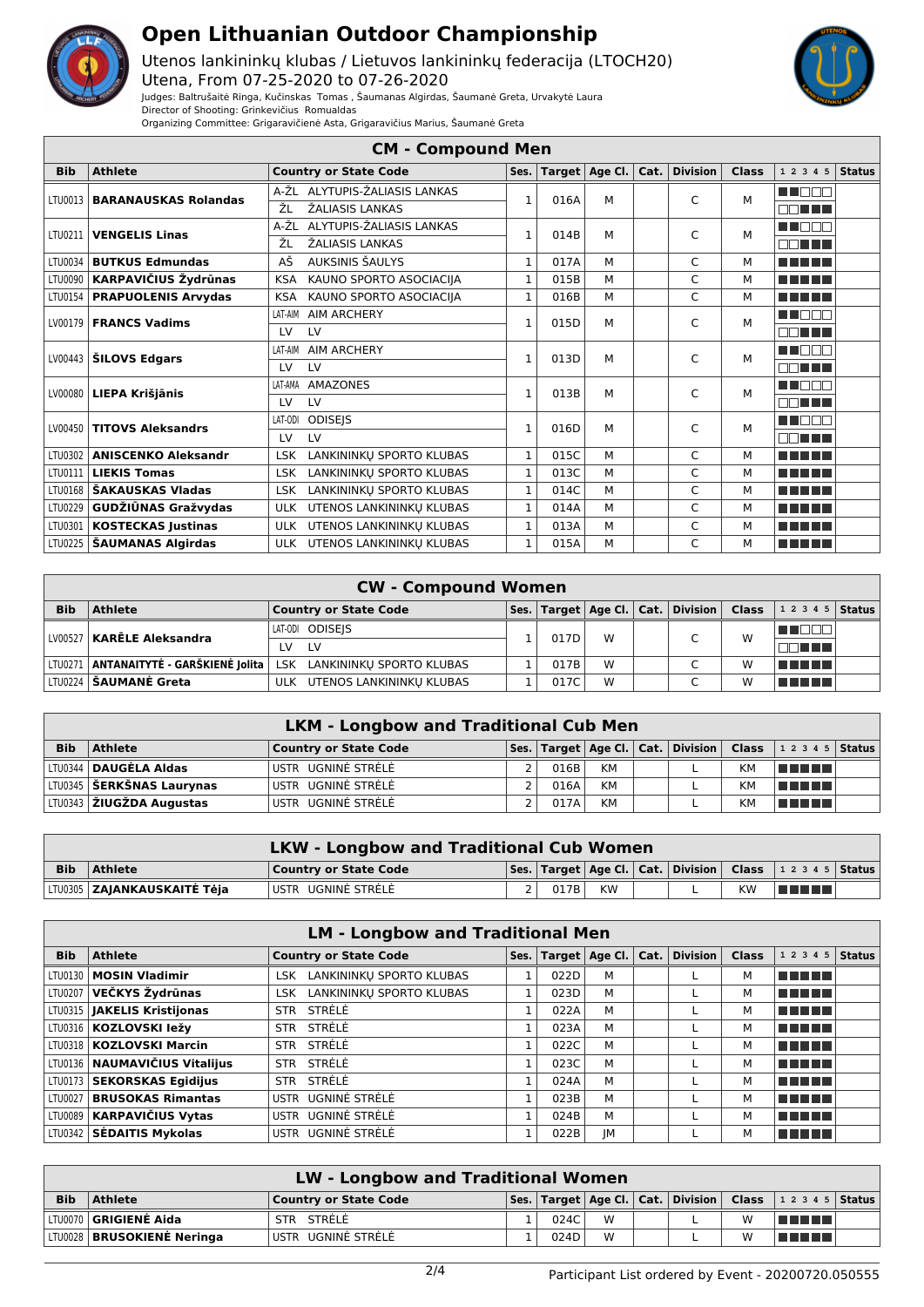

Utenos lankininkų klubas / Lietuvos lankininkų federacija (LTOCH20)

Utena, From 07-25-2020 to 07-26-2020 Judges: Baltrušaitė Ringa, Kučinskas Tomas , Šaumanas Algirdas, Šaumanė Greta, Urvakytė Laura Director of Shooting: Grinkevičius Romualdas

Organizing Committee: Grigaravičienė Asta, Grigaravičius Marius, Šaumanė Greta

|            | <b>RCM - Recurve Cadet Men</b> |                              |  |      |  |  |  |     |                                                                              |  |
|------------|--------------------------------|------------------------------|--|------|--|--|--|-----|------------------------------------------------------------------------------|--|
| <b>Bib</b> | <b>Athlete</b>                 | <b>Country or State Code</b> |  |      |  |  |  |     | $\vert$ Ses. Target   Age Cl.   Cat.   Division   Class   1 2 3 4 5   Status |  |
|            | LV00760   AZANOVS Konstantins  | LAT-ODI ODISEIS              |  | 004C |  |  |  | CM. | TI TITLE                                                                     |  |

|            | <b>RCW - Recurve Cadet Women</b>    |                                                    |  |      |           |  |   |     |                                                                                                             |  |  |
|------------|-------------------------------------|----------------------------------------------------|--|------|-----------|--|---|-----|-------------------------------------------------------------------------------------------------------------|--|--|
| <b>Bib</b> | <b>Athlete</b>                      | <b>Country or State Code</b>                       |  |      |           |  |   |     | $ \textsf{Ses.} \textsf{Target} $ Age Cl. $ \textsf{Cat.} \textsf{Division} \textsf{Class} \textsf{12345} $ |  |  |
|            | LTU0235   <b>VIZBARAITĖ Evelina</b> | ULK UTENOS LANKININKU KLUBAS                       |  | 003C | <b>CW</b> |  | R | CW. | <u>i sanatsi</u>                                                                                            |  |  |
|            | LTU0261 PRANEVIČIŪTĖ Miglė          | <b>I VMSC-LSK VILNIAUS MIESTO SPORTO CENTRAS I</b> |  | 003A | <b>CW</b> |  |   | CW  | l se se se s                                                                                                |  |  |

|            | <b>RJM - Recurve Junior Men</b>            |                                                |  |      |    |  |                                                   |    |                                                                                                               |  |  |
|------------|--------------------------------------------|------------------------------------------------|--|------|----|--|---------------------------------------------------|----|---------------------------------------------------------------------------------------------------------------|--|--|
| <b>Bib</b> | Athlete                                    | <b>Country or State Code</b>                   |  |      |    |  | Ses.   Target   Age Cl.   Cat.   Division   Class |    | $12345$ Status                                                                                                |  |  |
|            | LTU0077 <b>JANČIUKAS Dominykas</b>         | ASRC-ŽL ASRC-ŽALIASIS LANKAS                   |  | 001A | IM |  | R                                                 | IМ | l manara                                                                                                      |  |  |
|            | LTV0149   PETRONIS Skirmantas              | KSA KAUNO SPORTO ASOCIACIJA                    |  | 002B | IM |  | R                                                 | IM | l Titul Titul                                                                                                 |  |  |
|            | $^{\backprime}$ LV00286 $\mid$ BLĀZE Dāvis | LAT-ODI ODISEIS                                |  | 001C | IM |  |                                                   | IM | l Titologica e a segundaria da la segunda de la contectuzione del contectuzione del segundario del contectuzi |  |  |
|            | LTU0245   <b>ANTANAITIS Justas</b>         | <b>WISC-LSK VILNIAUS MIESTO SPORTO CENTRAS</b> |  | 001B | IM |  | R                                                 | IM | l Ser Ser                                                                                                     |  |  |

|            | <b>RJW - Recurve Junior Women</b>                                                                                   |                             |  |      |    |  |  |    |                 |  |  |  |
|------------|---------------------------------------------------------------------------------------------------------------------|-----------------------------|--|------|----|--|--|----|-----------------|--|--|--|
| <b>Bib</b> | Ses.   Target   Age Cl.   Cat.   Division   Class   1 2 3 4 5   Status  <br><b>Athlete</b><br>Country or State Code |                             |  |      |    |  |  |    |                 |  |  |  |
|            | LTV0001   <b>ABRAMAITYTĖ Kristina</b>                                                                               | ASRCŽL ASRC-ŽALIASIS LANKAS |  | 002A | IW |  |  | IW | <u>in manal</u> |  |  |  |

|            | <b>RKM - Recurve Cub Men</b> |                       |  |      |           |  |  |           |                                                                        |  |  |
|------------|------------------------------|-----------------------|--|------|-----------|--|--|-----------|------------------------------------------------------------------------|--|--|
| <b>Bib</b> | <b>Athlete</b>               | Country or State Code |  |      |           |  |  |           | Ses.   Target   Age Cl.   Cat.   Division   Class   1 2 3 4 5   Status |  |  |
|            | LV00774 BITELS Niks          | LAT-ODI ODISEIS       |  | 008A | <b>KM</b> |  |  | <b>KM</b> | l se se se se                                                          |  |  |
|            | LV00840   MIHAILOVS Sergejs  | LAT-ODI ODISEIS       |  | 006A | <b>KM</b> |  |  | <b>KM</b> | l se se se se                                                          |  |  |
|            | LV00826 SAHMANOVS Timurs     | LAT-ODI ODISEIS       |  | 008C | KM        |  |  | <b>KM</b> | TI TITLE T                                                             |  |  |

|            | <b>RKW - Recurve Cub Women</b>    |                                                |  |      |           |  |                                                   |           |                    |  |  |
|------------|-----------------------------------|------------------------------------------------|--|------|-----------|--|---------------------------------------------------|-----------|--------------------|--|--|
| <b>Bib</b> | <b>Athlete</b>                    | <b>Country or State Code</b>                   |  |      |           |  | Ses.   Target   Age Cl.   Cat.   Division   Class |           | 1 2 3 4 5   Status |  |  |
|            | LTU0326 <b>  PERMINAITĖ Diana</b> | GAIA-KL GAIA-KAUNO LANKININKAI                 |  | 007C | <b>KW</b> |  |                                                   | KW        | n din bir          |  |  |
|            | $LV00471$ GINKO Angelina          | LAT-ODI ODISEIS                                |  | 006B | <b>KW</b> |  |                                                   | KW        | n din bin          |  |  |
|            | LV00607 SPURGJAŠA Egita           | LAT-ODI ODISEIS                                |  | 007A | <b>KW</b> |  | R                                                 | <b>KW</b> | TE ELE             |  |  |
|            | LTU0105   KUZNECOVA Agnė          | <b>WISC-LSK VILNIAUS MIESTO SPORTO CENTRAS</b> |  | 006C | <b>KW</b> |  |                                                   | KW        | TE ELE             |  |  |

| <b>RM - Recurve Men</b> |                               |            |                              |              |      |                  |      |                 |              |                                     |               |
|-------------------------|-------------------------------|------------|------------------------------|--------------|------|------------------|------|-----------------|--------------|-------------------------------------|---------------|
| <b>Bib</b>              | <b>Athlete</b>                |            | <b>Country or State Code</b> | Ses.         |      | Target   Age Cl. | Cat. | <b>Division</b> | <b>Class</b> | 1 2 3 4 5                           | <b>Status</b> |
| LTU0180                 | SIPAVIČIUS Vaidotas           | AŠ         | <b>AUKSINIS ŠAULYS</b>       | $\mathbf{1}$ | 007D | M                |      | R               | М            | ma mata                             |               |
| LTU0190                 | <b>ŠLIAUTERIS Modestas</b>    | AŠ         | <b>AUKSINIS ŠAULYS</b>       | $\mathbf{1}$ | 006D | M                |      | R               | M            | a da bir bir                        |               |
|                         | LTU0077 JANČIUKAS Dominykas   | ASRC-ŽL    | ASRC-ŽALIASIS LANKAS         | $\mathbf{1}$ | 009C | <b>JM</b>        |      | R               | м            | MA DE L                             |               |
|                         |                               | ŽL         | ŽALIASIS LANKAS              |              |      |                  |      |                 |              | mm mm m                             |               |
| LTU0161                 | REČIŪGA Romualdas             | <b>HAR</b> | <b>HARMONIIA</b>             | $\mathbf{1}$ | 008C | м                |      | R               | M            | n din Tim                           |               |
| LTU0036                 | <b>ČEPULIONIS Arvydas</b>     | KL         | KAUNO LANKININKAI            | $\mathbf{1}$ | 002D | м                |      | R               | М            | n din bir                           |               |
| LTU0346                 | <b>LIAUDANSKAS Aidas</b>      | KL         | KAUNO LANKININKAI            | 1            | 004D | М                |      | R               | м            | n di Tinggi                         |               |
| LTU0147                 | <b>PETRAUSKAS Algimantas</b>  | KL         | KAUNO LANKININKAI            | 1            | 003D | M                |      | R               | M            | ma mata                             |               |
| LTU0202                 | <b>ŪSAS Arvydas</b>           | KL         | KAUNO LANKININKAI            | 1            | 001D | M                |      | R               | M            | n din Tim                           |               |
| LTU0020                 | <b>BERNOTAS Lenardas</b>      | KLL        | <b>KLAIPĖDOS LANKININKAI</b> | $\mathbf{1}$ | 002C | M                |      | R               | M            | n din bir                           |               |
| LTU0264                 | <b>BOGUŽIS Mindaugas</b>      | <b>KLL</b> | <b>KLAIPĖDOS LANKININKAI</b> | $\mathbf{1}$ | 007C | M                |      | R               | м            | n din bin                           |               |
| LTU0092                 | <b>KAVALIAUSKAS Giedrius</b>  | <b>KLL</b> | <b>KLAIPĖDOS LANKININKAI</b> | 1            | 005C | M                |      | R               | м            | a propinsi Kabupatén Band<br>- 11   |               |
| LTU0102                 | <b>KOVALEVSKIJ Adrian</b>     | KLL        | <b>KLAIPĖDOS LANKININKAI</b> | $\mathbf{1}$ | 004C | M                |      | R               | M            | a propinsi Kabupatén Band           |               |
| LTU0114                 | <b>LUBYS Taurūnas</b>         | <b>KLL</b> | KLAIPĖDOS LANKININKAI        | 1            | 006C | M                |      | R               | м            | n di Tin                            |               |
| LTU0309                 | <b>RUGINIS Donatas</b>        | <b>KLL</b> | KLAIPĖDOS LANKININKAI        | $\mathbf{1}$ | 003C | м                |      | R               | M            | n din Tim                           |               |
| LTU0203                 | <b>VAIČEKAUSKIS Vidmantas</b> | <b>KLL</b> | <b>KLAIPĖDOS LANKININKAI</b> | $\mathbf{1}$ | 001C | м                |      | R               | М            | a shekara                           |               |
| LTU0091                 | <b>KAŠĖTA Ramūnas</b>         | <b>KSA</b> | KAUNO SPORTO ASOCIACIJA      | 1            | 005B | М                |      | R               | М            | ma mata                             |               |
| LTU0288                 | <b>LEVICKAS Vilius</b>        | <b>KSA</b> | KAUNO SPORTO ASOCIACIIA      | 1            | 001B | M                |      | R               | M            | ma mata                             |               |
| LTU0267                 | <b>MARGELEVIČIUS Povilas</b>  | <b>KSA</b> | KAUNO SPORTO ASOCIACIJA      | 1            | 003B | M                |      | R               | M            | ma mata                             |               |
| LTU0149                 | <b>PETRONIS Skirmantas</b>    | <b>KSA</b> | KAUNO SPORTO ASOCIACIJA      | 1            | 004B | <b>JM</b>        |      | R               | M            | n din bir                           |               |
| LTU0177                 | ŠIGAUSKAS Vladas              | <b>KSA</b> | KAUNO SPORTO ASOCIACIJA      | $\mathbf{1}$ | 002B | M                |      | R               | M            | MA MARIT                            |               |
| LV00286                 | <b>BLĀZE Dāvis</b>            | LAT-ODI    | <b>ODISEIS</b>               | 1            | 007B | JМ               |      | R               | M            | TI NAT                              |               |
|                         |                               | LV         | LV                           |              |      |                  |      |                 |              | a kacamatan ing Kabupatén Kabupatén |               |